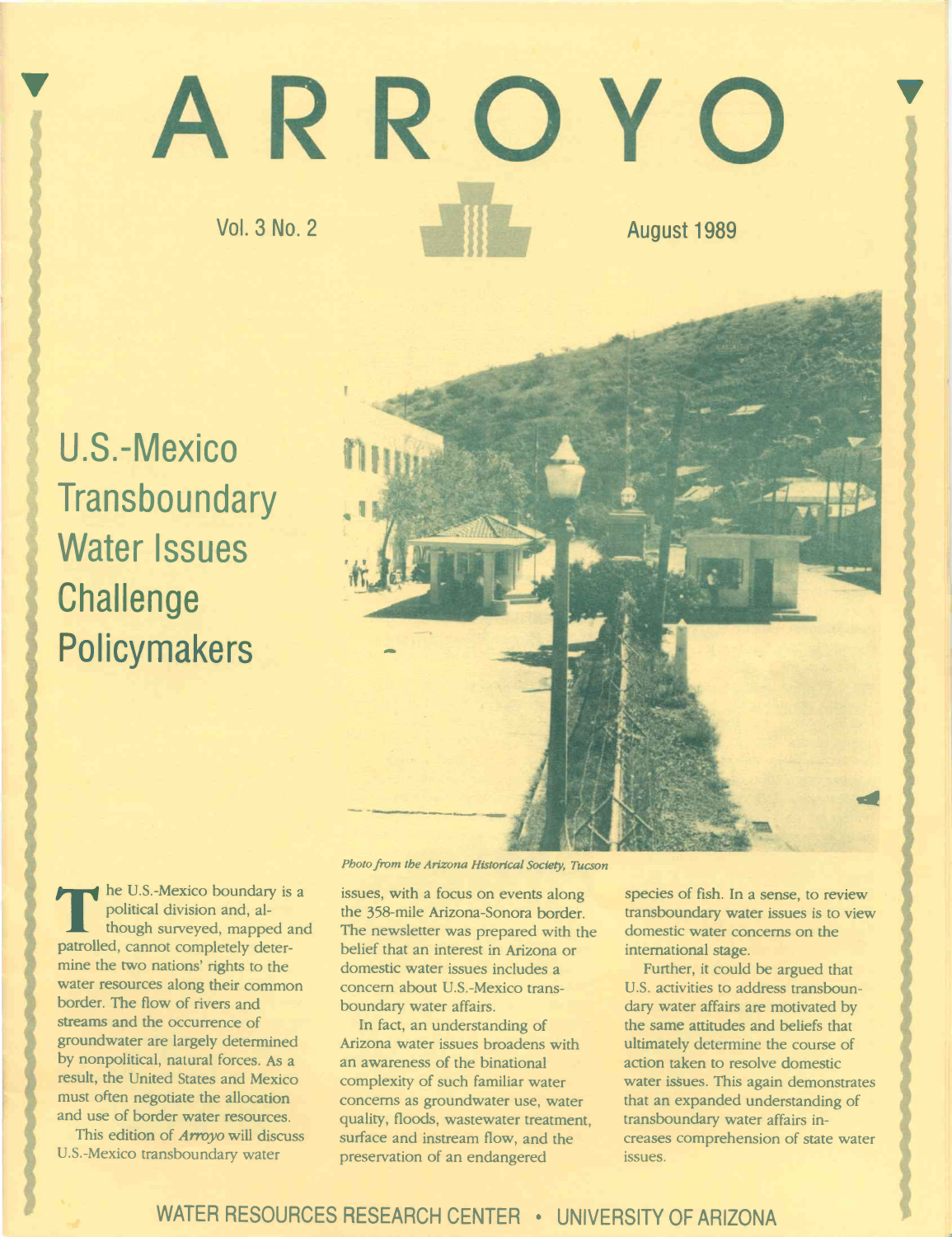# Transboundary Water Issues Gain Importance

General Semiarid zone, the U.S.-Mexico of eco enerally located within a border area was at one time considered an unlikely region for growth and development. Recent occurrences, however, have greatly modified this view, and populations from both countries are now rapidly settling near the border, although usually for very different reasons. The results, however, are the same: increased population. With a present annual growth rate in excess of three percent, the border population can be expected to double in less than 20 years.

Mexican border cities are growing rapidly as people arrive from the interior, often seeking employment at maquiladora industries. These assembly plants, which are set up by non-Mexican, usually U.S. companies, operate in Mexican border cities because of the available surplus labor. Nogales, Sonora, the largest Mexican city along the Arizona-Mexico border, has about 100 maquiladora plants. The city's population has grown from 30,000 in 1960 to a present population of about 200,000,

Meanwhile U,S. cities along the border are also expanding, with many newcomers drawn by the warmth and appeal of the Sunbelt. Nogales, Arizona, now has a population of 80,000 people. In 1960 Sierra Vista, another southern Arizona city, had a population of 3,100 people. By 1985 the population had increased to 29,000, with 55,000 people projected by the year 2000.

Before identifying specific transboundary water issues, an important matter needs to be raised, one that if not clearly understood can sow seeds of discontent and misunderstanding between the two countries. Although it should be obvious, it still must be emphasized that the neighboring

countries of Mexico and the United States are separated by social, economic, cultural, political and legal differences, and these differences strongly affect how and what international policies are worked out.

For example, each country's level of economic development is an important consideration when water quality, especially wastewater treatment, is an issue. With limited economic means and an expanding population, Mexico's water planning priority is to secure needed potable water supplies for its people. The United States, on the other hand, has the resources to expend for higher levels of water quality. More generally, the U.S. concern for the environment is a luxuiy denied to less developed countries which simply cannot afford the environmental standards often expected by the United States.

# An International Sharing of Groundwater Resources

 $\bigcup$  with imprecise form and flows  $\qquad$  was T nderground and out-of-sight, and undemarcated by surface boundaries, groundwater is not easy to regulate even within a single country. The issue becomes even more complex when two nations are involved, Of all the transboundary water issues confronting the United States and Mexico, the shared use of transboundary groundwater resources is the one with the most potential to spark future disputes.

Arizona and Sonora share groundwater resources in Ambos Nogales, an area that includes metropolitan Nogales, Arizona, and Nogales, Sonora. In appearance Ambos Nogales seems to consist of a single city divided by a border fence, an impression reinforced by the fact that both the U.S. and Mexican cities are called Nogales. The cities are located in a narrow valley and bordered by steep hills. Along with environmental, economic and cultural ties. the two cities also share the Santa Cruz basin aquifer for their water supplies.

Fed by the Santa Cruz River, the Santa Cruz Basin aquifer is bisected by the U.S-Mexico border. Nogales, Sonora, draws water from the aquifer with five wells and an infiltration system located along the Santa Cruz River cast of the city, an area upstream of the Nogales, Arizona, wellfield. The wells, however, are not able to provide sufficient water, and water supply problems afflict Nogales, Sonora. Dry spells during the summer of 1987 severely taxed the city's water resources leaving an estimated 80 percent of its residences with insufficient water supplies, and 50 percent suffered periods of no water at all. Plans have been made to sink additional wells (U.S.-Mexico, 1988).

Nogales, Arizona, obtains water from a wellfield located downstream from the wells of its twin city. Heavy pumping by Nogales, Sonora, increases the depth of water in Arizona wells. With its wells becoming less reliable, Nogales, Arizona, is exploring options for additional water supplies. Its options ïnclude applying for its allocation of Central Arizona Project water; purchasing small private water companies; and locating sites for additional wells (U.S. -Mexico, 1988).

The Ambos Nogales area and its use of transboundary groundwater resources are of special interest to water managers because the Tucson Active Management Area (AMA) extends to the border and includes the U.S. portion of the Santa Cruz Basin aquifer. An AMA is an area that is intensely managed to assure an eventual safe yield--i.e., a balance between groundwater pumping and the amount naturally and incidentally recharged. Since Nogales, Arizona, is within the Tucson AMA its groundwater use is carefully documented to determine its effect on the aquifer. Arizona's management of the aquifer, however, becomes complicated since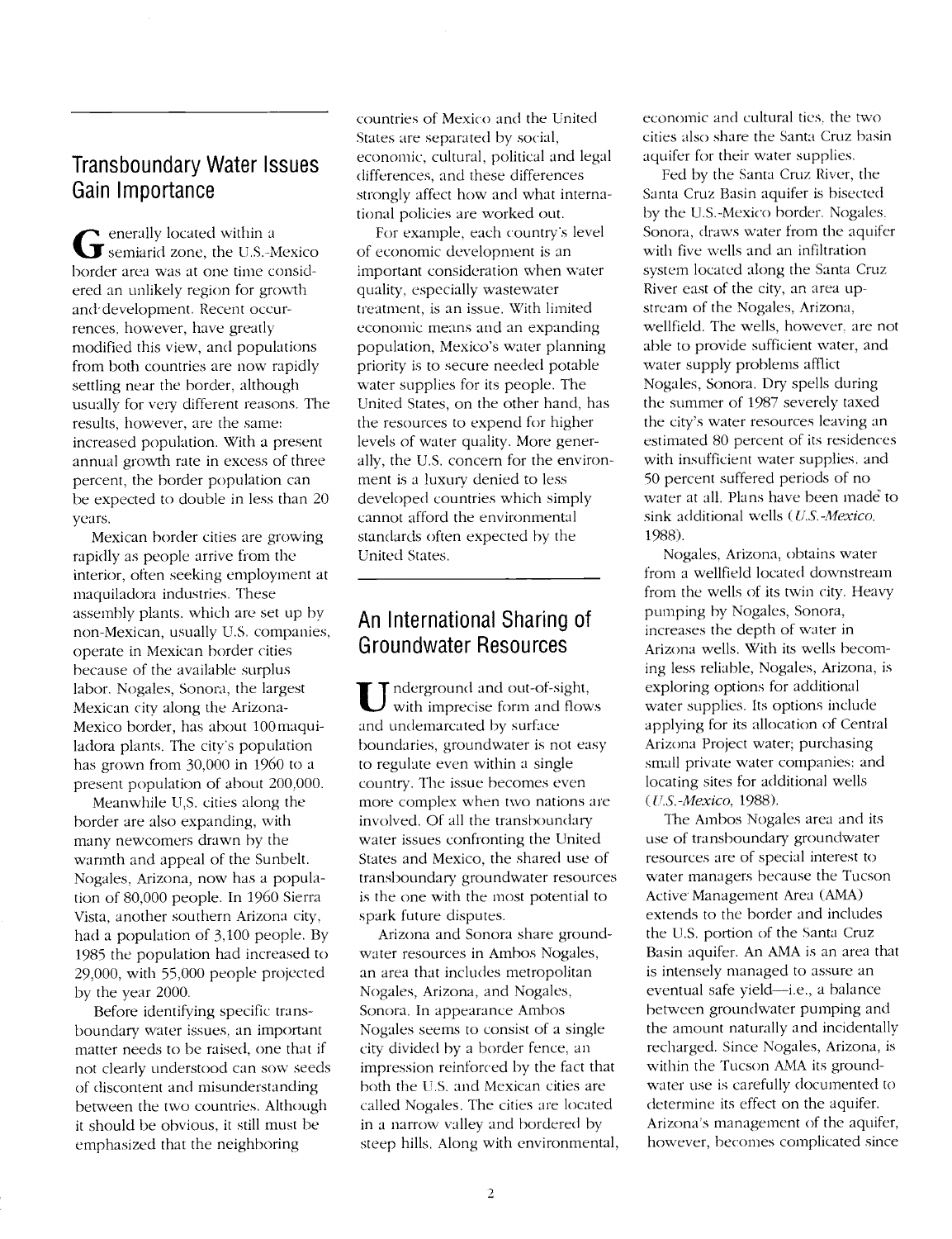the aquifer is also shared by Nogales, Sonora.

Another shared transboundary basin underlies Douglas, Arizona, and Agua Prieta, Sonora. Heavy groundwater pumping to Support agriculture in southern Sulpher Springs Valley on the U.S. side resulted in a significant drop in the water tables in the area. As a result, the, state of Arizona designated the location as an Irrigation Non-Expansion Area.

The areas of greatest water level declines are several miles north of the border, with relatively small declines reported along the border. Because groundwater use on the Arizona side is now regulated, excessive water table declines are not expected at the border from U.S. activities.

Another transboundary groundwater concern involves pumping in the Mexican Sonoita River valley south of Organ Pipe National Monument. The Mexican area is experiencing rapid growth and development, with extensive groundwater pumping occurring to support expanding activities. In Mexico and adjacent to the monument the groundwater table has dropped about 12 feet during the last six years.

The U.S. National Park Service fears that this pumping will eventually affect the monument's natural habitat. For example, an endangered species of desert pupfish resides in a pond created by Quitohaquito Springs within the monument. The pond is located along the border, and a drop in the regional aquifer could affect the flow of Quitohaquito Springs. The pond's ecosystem would then be disturbed threatening the existence of the endangered pupfish. N'o effects to the springs and the pond have yet been reported.

Law and precedent is lacking to establish the means to regulate the two countries' use of shared groundwater resources, In the United States the individual states have authority over groundwater use. This means in effect that four sets of laws regulate groundwater withdrawal along the U.S. side of the border, with Texas, New Mexico, Arizona, and California each having its own approach. Further, each state exerts different degrees of control over its groundwater.

In contrast to the U.S. situation, the Mexican federal government has the power to control groundwater use, even to the extent of establishing prohibited groundwater zones. Neither the U.S. states nor Mexico, however, has worked out procedures for joint international use of an aquifer. In fact, the existence of so many and varied laws inhibits the establishment of such international regulations.

Despite a lack of established procedures to resolve transhoundary groundwater problems, a situation in the Yuma-San Luis area was successfully addressed. lt stands as one of the few international settlements to address transboundary groundwater use directly. Its terms were included as part of Minute 242, a 1973 binational agreement to resolve the salinity controversy of Colorado River water flowing to Mexico. The terms stipulate that each country, when pumping groundwater within five miles of the border in the Yuma-San Luis area, is to limit its pumping to 160,000 acre feet annually.



Mimbres pottery design of fish-eating water bird

#### Water Quality Concerns

The United States and Mexico<br>Share a history of water quality disputes. An early, major conflict was sparked when the United States seriously contaminated Mexico's Mexicali Valley, an important agricultural area, with highly saline water. This concern arose in 1961 when the Bureau of Reclamation began pumping salty drain water from Arizona's Wellton-Mohawk Valley into the Gila River, near its confluence with the Colorado. As a result, Colorado River water flowing to Mexico contained as much as 2,500 parts per million of salinity.

Mexico strenuously objected to the saline water that threatened vital agricultural production in its Mexicali Valley and claimed that the 1944 treaty that assured delivery of Colorado River water to Mexico was being violated. The U.S. responded that the treaty said nothing about water quality.

After prolonged negotiations an agreement was reached in 1973 that guaranteed the quality of Colorado River water delivered to Mexico. With regards to salinity, water flowing to Mexico is to be within 121 parts per million of that provided to the Imperial Valley, an agricultural area in southern California. Later Congress passed the Colorado River Basin Salinity Control Act that included provisions to build a desalination plant at Yuma to treat Colorado River water before it flows to Mexico.

Flooding is a cause of water quality problems in Ambos Nogales. Floodwaters periodically flow through the Santa Cruz and its tributaries causing increased sedimentation and bacterial contamination. Originating in Nogales, Sonora. the Nogales Wash, a tributary of the Santa Cruz River, drains the two cities. Because of rapid urbanization, Nogales, Sonora, experiences increased runoff with additional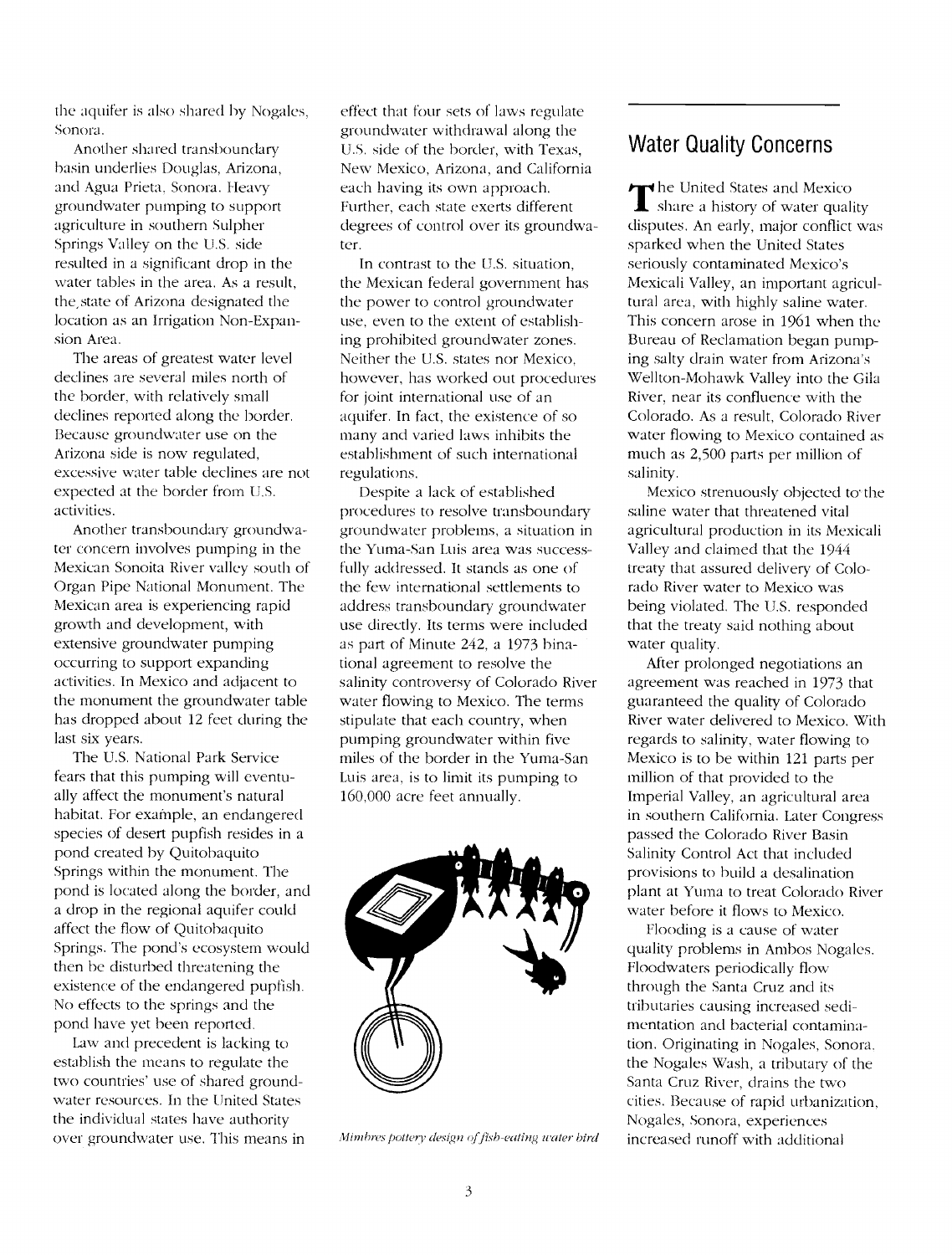pollutants.

After draining Nogales, Sonora, the wash carries floodwaters with pollution from landfills, sewage, and other sources of potentially hazardous materials to the Santa Cruz River. The contaminated floodwaters settle in areas where the cities' weilfields are recharged. The U.S. Army Corps of Engineers is considering a \$6 millión flood control project for the area (U.S.- Mexico, 1988).

Segments of the Santa Cruz River were recently included in a pollution list drawn up by the U.S. Environmental Protection Agency. According to the EPA the stretch of river from the Mexican border to the Nogales sewer treatment plant is an area with high readings of copper, manganese, dissolved oxygen, and acidityalkalinity. The agency noted that the source of pollution is unknown, but presumably is from Mexico.

Maquiladoras may also contribute to border water quality problems. Although most maquiladoras are established by U.S. firms, they are not bound by U.S. industrial pollution and safety standards. Further, acquiring basic information about their operations, including water use, is difficult. Evidence indicates, however, that solvents and other hazardous material used in their operations have entered water supplies. Water samples from the.two cities of Nogales, as well as Douglas, Arizona, and Agua Prieta, Sonora, have contained levels of heavy metal and trichloroethylene (TCE) in excess of current U.S. drinking water standards.

The San Pedro River has also been the focus of a water quality controversy between Mexico and the United States. Beginning in 1977 pollution from a large copper works located in the Cananea area in Sonora entered the river and flowed into Arizona. At the time the mining operation was jointly owned by the Mexican government, private Mexican investors, and the U.S. Annaconda Copper Company. The immediate problem was basically resolved

when the mine established new tailing ponds outside the San Pedro watershed.

The water quality of the San Pedro River, however, is of continued concern. Water samples taken close to the border on the Arizona side show some heavy metals, ammonia and turbidity, presumably coming from mining activities at Cananea. A recently published pollution list from EPA included the San Pedro from the U.S.-Mexico border to the Gila River. Much of the pollution, however, comes from a U.S. industry located in the St. David area of Arizona.

Concern about water quality in the San Pedro River system also focuses on Greenbush Draw, one of the river's tributaries. At one time sewage from both Naco, Sonora, and Naco, Arizona, was entering Greenbush Draw because neither town had adequate sewage treatment facilities.

#### Transboundary Resources Information Avaîlable

The UA's Udall Center for<br>
Studies in Public Policy promotes interdisciplinary public policy studies in three areas: environment and natural resources; regional economic development; and health and welfare. Because the U.S.-Mexico border is a dominant factor in the region and poses policy challenges in all three areas, the Udall Center established a Border Policy Working Group. The group is made up of researchers and community leaders with significant border policy interests. The Udall Center has published a directory of the group that lists over 50 individuals and institutions conducting research and service activities in the border region.

To obtain a copy of the directory contact: Udall Center for Studies in Public Policy, University of Arizona, 1031 North Mountain,

This situation was of special concern because Greenbush Draw flows directly north of the wells that provide water to the community of Bisbee.

Naco, Arizona, has since had suitable sewage treatment facilities designed and built. And since Naco, Sonora, rehabilitated its original lagoons, sewage flows from the area have largely ceased. The situation, however, is of continued concern to the Arizona Department of Environmental Quality which monitors it.

Water quality violations also have been reported at the border where the White River Draw flows south from Douglas, Arizona, to Agua Prieta, Sonora. Water samples have shown high turbidity, ammonia, dissolved oxygen, and mercury. Concern has been expressed that the abandoned mines in Douglas are the source of various pollutants.

#### Tucsôn, AZ 85721. (602) 621-7189.

The International Transboundary Resources Center (CIRT) at the University of New Mexico is concerned with issues relating to the occurrence of natural resources across political boundaries, with a special interest in U.S-Mexico border issues. Along with water, the center is also interested in air, energy. and living resources, as well as the transboundary environmental impacts of human activities.

CIRT's newsletter, Transboundary Resources Report, is published three times per year. The publication was established to identify common transboundary concerns, with the hope that solutions adaptable to common problems will be found. To receive copies of the newsletter contact: The International Transboundary Resources Center, University of New Mexico, School of Law, 1117 Stanford NE. Albuquerque, NM 87131. (505) 277-4820.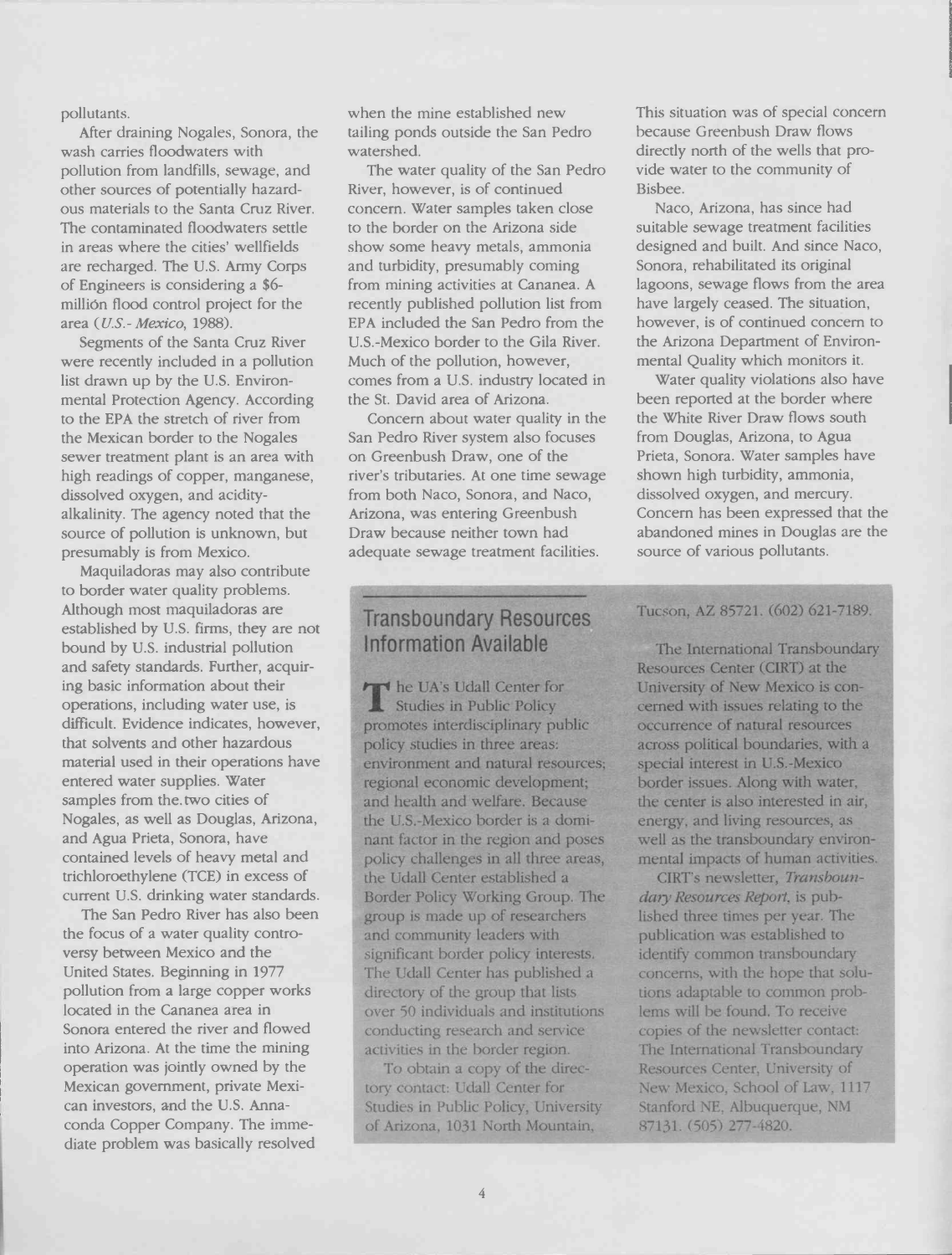# U.S-Mexico international Sewer Treatment Plants

 $\sum$  dary water issue mo disposal is the transboundary water issue most successfully addressed jointly by Mexico and the United States. Two projects have been developed, one to serve the cities of Douglas, Arizona, and Agua Prieta, Sonora, and the other to treat waste from Ambos Nogales. The Douglas-Agua Prieta plant operated jointly for 20 years, until 1969 when the Mexican city opened its own plant.

The plant established to serve the two border cities of Ambos Nogales is still in operation. To many this project stands as a symbol of productive international collaboration, as well as a model for solving border sewage disposal problems. First discussed in the 1930s, the plant was constructed in 1950-51 to treat sewage produced by the twin cities. The plant was constructed in Nogales, Arizona, since the land slopes northward.

Because of the area's rapid increase in population the system was inadequate by 1967. Negotiations had already begun between the two countries to work out details to expand the operation. At the same time, however, Mexico also wanted to consider the option of each city establishing its own waste disposal plant. Mexico was concerned that the proposed location of the enlarged plant and the rigorous federal and state water treatment standards to be enforced served U.S. interests better than Mexico's. Details, however, were worked out, and construction of a joint plant was completed in December 1971.

The arrangements negotiated by the two countries to accommodate different national concerns and levels of economic development are worth noting. For example, since Mexico did not require chlorination, the United States paid all chlorination

costs at the Ambos Nogales plant. Also, other costs, such as construction costs, were prorated. The U.S. share of construction cost was \$1.1 million compared to Mexico's contribution of \$0.9 million because higher costs are involved in constructing a plant in the United States than in Mexico. Operating costs were also prorated to reflect rates in the two countries.

Despite the 1971 expansion, the plant was insufficient by the late 1970s. At present, its capacity is exceeded by about 700,000 gallons daily. Also, broken sewer lines, unmonitored industrial sources, outhouses and unconnected septic tanks in Nogales, Sonora, cause about one million gallons of untreated sewage flows to the United States daily via the Santa Cruz River and its tributaries (*U.S.-Mexico*, 1988).

An agreement to further expand the plant was signed July 21, 1988, with Mexico agreeing to pay \$1 million of the \$11 million expansion cost and another \$3 million to improvethe Nogales, Sonora, sewage collection system.

#### Transboundary Surface Water Flow

A streams, which originate in the with long with numerous ephemeral desert and flow only during or after rain, four basic watersheds or stream drainages are shared by Arizona and Sonora.



Mimbres pottery design of a catfish

The Colorado River is a resource for seven U.S. states before flowing to the U.S-Mexico border. Concerned about U.S.development of the Colorado River, Mexico was anxious to secure an international agreement to assure its supply of water from the river.

Beginning in 1912 efforts were made to establish such an agreement with the United States, but it was not until 1944, after Colorado River water was divided among U.S. Basin states, that a treaty was worked out and signed. This document assured 1.5 million acre-feet a year of Colorado River water to Mexico. The Colorado River is the only transhoundary Arizona-Sonora river flow that is apportioned.

Despite the above agreement, however, some observers believe that a major problem remains unresolved and may prove disruptive in the future. Mexico's assured water supply by the 1944 treaty can be reduced only in the event of "extraordinary drought or accident." An "extraordinary drought" can he treacherously difficult to define to justify cutting hack water delivered to Mexico especially if threatened climate changes develop. For example, would a long-term dry spell in the Southwest be an extraordinary drought, or could it be seen as part of a global climate change pattern, with Mexico still entitled to its full share of Colorado River water?

The White River Draw, which is located near Douglas, Arizona, is another transboundarv surface flow. The White River watershed drains south from Arizona to Sonora. Not perennial and with little flow, the stream discharges less than 7,000 acre-feet annually, with little or no surface water use in the United States.

West of the Whitewater Draw is the San Pedro Basin. With its headwaters in Mexico, the San Pedro River, which is a major tributary to the Cilla River, flows northward entering Arizona near the community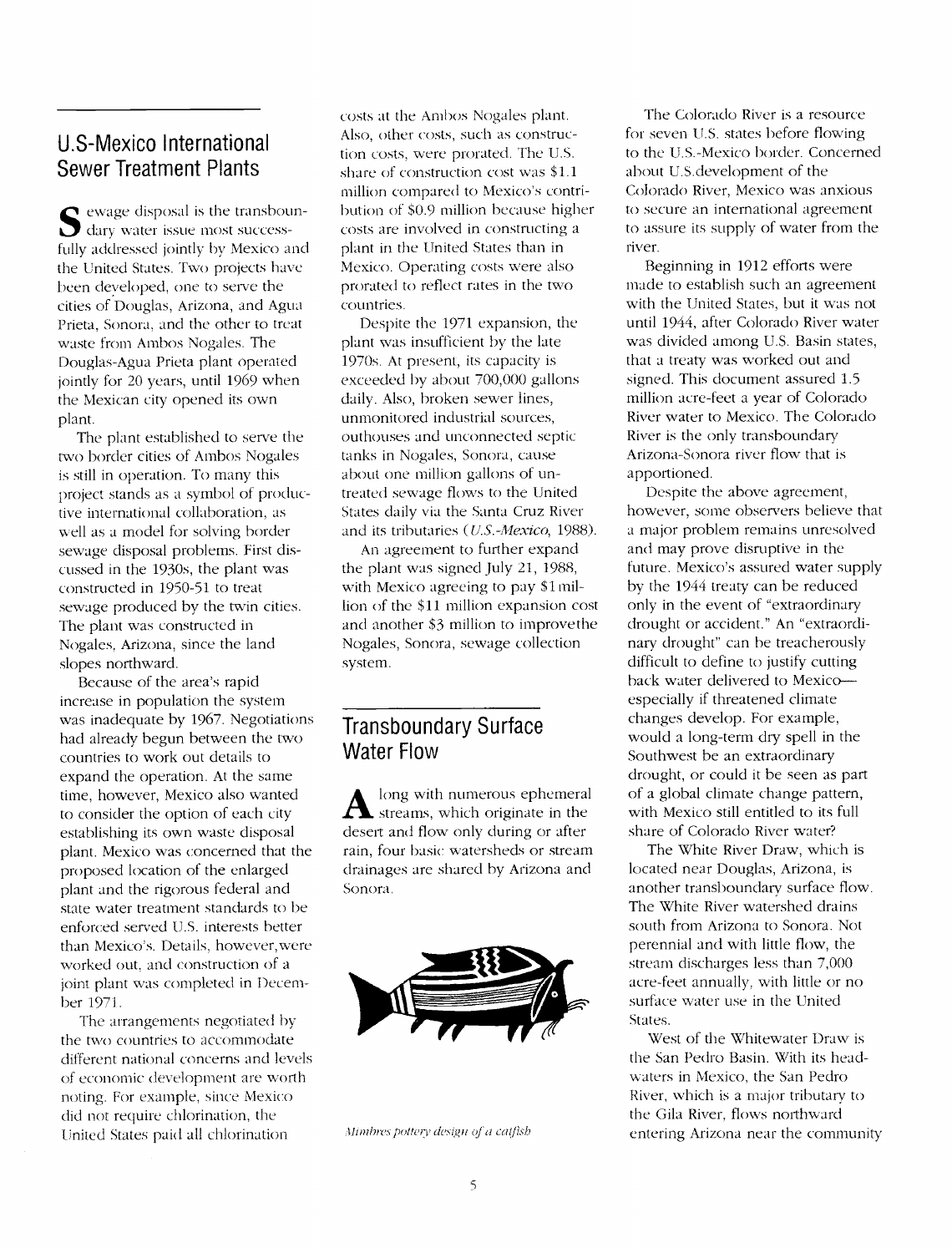of Palominas. The San Pedro watershed covers 4,483 square miles with 696 square miles in Mexico, and is 155 miles long with 30 miles of its length flowing in Mexico.

The flow of the San Pedro gained special significance recently when the U.S. federal government established the San Pedro Riparian National Conservation Area. This 56,431-acre reserve includes a 31-mile stretch of the San Pedro River, and the Arizona Department of Water Resources granted instream flow rights to the area to protect its valuable riparian ecosystem. Obviously a secure river flow is needed to justify this status.

Some U.S. water managers have expressed concern about how Mexico might develop its water resources in the San Pedro River Basin and what effect this might have on the river flow. The Cananea mine is located at the head of the San Pedro valley in Mexico, and a remote possibility exists that, if the mine were to expand and develop and water consumption increase, surface flow at the international boundary could be affected.

Many hydrologists believe, however, that increased agricultural groundwater pumping in the Sierra Vista-Fort Huachuca area is a more immediate threat to the flow of the San Pedro-including flow within the established conservation area-than any potential Mexican activities.

West of the San Pedro River is the Santa Cruz River. The Santa Cruz originates in Arizona, then flows south into Mexico before returning to Arizona in the Nogales area and eventually flowing through Tucson. The river feeds the Santa Cruz Basin aquifer which supplies water to the twin cities of Nogales, Arizona, and Nogales, Sonora. The Santa Cruz River flow is too periodic or intermittent to support regular surface water uses in either country.

# The Institutional Setting

 $\sum$  stitutions are involved with U.S.- en plethora of organizations and in-Mexico transboundary water issues. This impressively demonstrates that the topic has attracted many and varied resources and expertise. Also demonstrated, however, is the complexity of the situation since, according to a recent document, 13 U.S. organizations, 12 Mexican organizations and six binational organizations have substantial interest in water resources management along the Arizona-Sonora border. (*U.S.-Mexico*, 1988).

U.S. agencies include the Environmental Protection Agency, the Bureau of Reclamation, the Corps of Engineers, and the Bureau of Land Management. At the Arizona state level the Departments of Environmental Quality, Health Services, and Water Resources are involved. In Mexico the federal government maintains centralized control functioning through agencies such as the Secretaria de Agricultura y Recursos Hydraulicos and the Secretaria de Desarollo Urbano y Ecologa.

The key international institution is the International Boundary and Water Commission (IBWC), which was created by the 1944 water treaty. The commission, which has considerable authority to manage border water issues, is made up of a U.S. section and a Mexican section, each headed by a commissioner with diplomatic status. The role of the IBWC and its effectiveness are debated and criticized, as well as lauded. Even its critics, however, generally acknowledge that the commission, through its continuous, ongoing efforts, has managed to defuse international conflicts resulting from transboundary water disputes.

Resolving U.S-Mexico transboundary water issues involves developing foreign policy, usually a specialized federal activity. Some observers

believe, however, that when natural resource issues between Mexico and the United States are addressed, the border states have significant influence in the making of foreign policy, an unusual role for a U.S. state.

That border states have a vital interest in the outcome of transboundary water issues is readily apparent, for it is these states that directly suffer the ill consequences of activities that threaten the quality and quantity of shared natural resources. State officials as a result often have a stronger incentive to solve these problems than do federal officials. Furthermore, U.S-Mexico transboundary water policy is an obvious area of state interest and involvement, since states are empowered to work out domestic water policies within the United States.

Helen Ingram, UA professor of political science and acting director of the UA Udall Center for the Studies in Public Policy, reviewed natural resource issues occurring along the U.S.-Mexico border to determine policy areas that are influenced by state actions (Ingram, 1988). She identified several areas.

She found that states have had considerable power to determine which natural resource issues would be included on the federal agenda. For example, the Colorado River Basin states, believing their interests threatened, succeeded in delaying until 1944 federal action to allocate Colorado River water to Mexico.

States also affect U.S. foreign policy development by influencing foreign policy implementation, especially when state action is needed to establish an international agreement. Further, states have influenced the substance of foreign policy. For example, the Colorado River Basin states in effect got the federal government to accept responsibility for building a desalination plant to purify water for delivery to Mexico.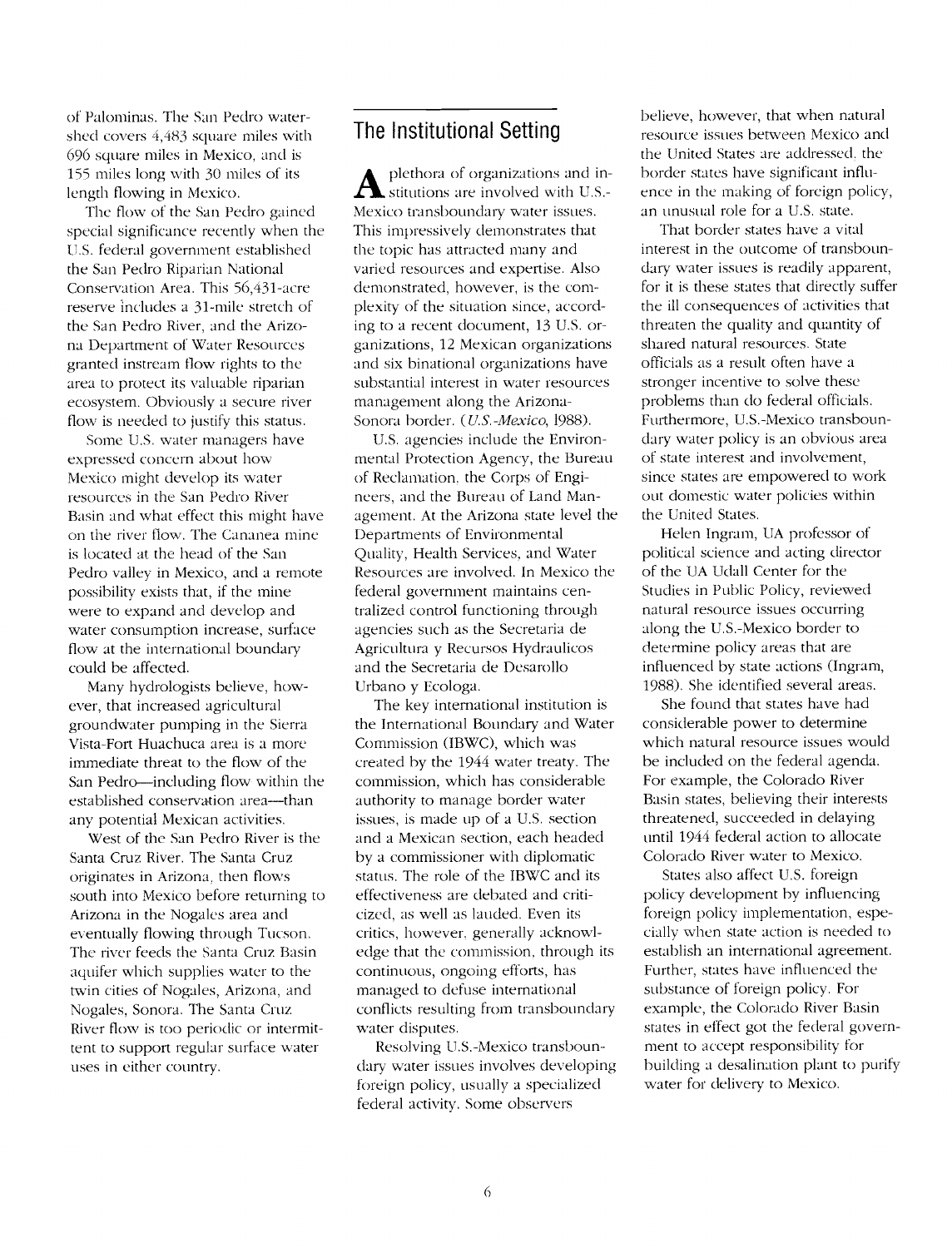# Transboundary Policy Development

W ith populations expanding on both sides of the border, the United States and Mexico are becoming increasingly aware of their need to manage shared and limited water resources. To do this effectively initial informational needs will have to be met.

The two countries now maintain hydrologic information on different databases and, as a result, it is difficult to coordinate the information. A method needs to be worked out to transfer information from one nation's database to the other's to facilitate data use in the analysis of transhoundary water issues. Further, Mexican agencies do not ordinarily gather the massive amount of hydrologic information that U.S. agencies are accustomed to collecting. As a result, more Mexican hydrologic information is needed.

Also hindering effective policymaking is the lack of research devoted to transboundary natural resource concerns. Valuable research is at times not undertaken because of the complexity involved with working in an international setting.

In sum, because of missing or inaccessible information and various institutional constraints, the two countries have been unable to develop a rational and comprehensive plan to manage border water resources. Many believe that such a plan—one that would also integrate water management with a consideration of other natural resources--is very much needed.

Addressing this matter, a UA project identifies specific areas of concern related to transhoundary water use, including the need to develop effective policy. Funded by the Ford Foundation, the project is the result of the combined efforts of the UA Udall Center for Studies in Public Policy and the UA Office of

Arid Lands Studies, in collaboration with El Colégio de la Frontera Norte in Nogales, Sonora, and the Instituto Tecnológico de Sonora in Ciudad Obregon, Sonora.

Acknowledging the value of federal support and activities to resolve border problems, the project aims to broaden centralized efforts by developing locally based solutions to border water resource issues. By working with local people and organizations, project researchers expect to identify strategies and solutions that better reflect local needs and interests than do externally imposed actions.

The project, which is scheduled to operate for 18 months, will focus on Ambos Nogales. Researchers will gather information about the quantity by the twin cities, Interdisciplinary in approach, the project will also identify and analyze the legal, social and political aspects of water resources decision-making on both sides of the border. International treaties and laws are to be reviewed, and relevant government agencies, public interest organizations, and private sector interests will he identified.

Data and information will be reviewed to define and prioritize water management problems in Ambos Nogales. Hydrologic information is to be made available to decision makers; and officials, laws and institutions will be identified with the potential to address water management concerns effectively. People and groups who, although not officially sanctioned, influence the resolution of water resource issues, will also be identified.



Mimbres pottery design of sunfish

In the final and crucial phase of the project research results are to be applied to help develop local and binational strategies to address transboundary water problems. Local individuals and groups will actively participate to help promote acceptance and implementation of the recommended strategies.

Information about the project can be obtained from its principal investigators at the UA: Simon Ince, Department of Hydrology and Water Resources; Helen Ingram, Udall Center; and Robert Varady, Office of Arid Lands Studies, and the Udall Center

#### Conclusion

and quality of water resources shared **A** n international boundary defines **A** n international boundary defines<br>or clarifies national territories. At the same time, however, an international border can create ambiguity when transboundary natural resource issues are to be decided. For example, groundwater pumping issues that can he readily settled in Phoenix or Flagstaff, Arizona, or water quality concerns that can he resolved in Ciudad Obregon or Hermosillo, Sonora, take on added complications when they occur along the U.S.- Mexico border. Instead of resolving internal problems with local or national resources, nations must confront social, cultural, and historical complexities when working out transhoundary issues.

> Therefore no easy solution exists to resolve U.S.-Mexico transhoundary water problems. A systematic and coordinated effort is needed to develop policy, involving state, national and international agencies and including the participation of private citizens from both sides of the border. Such an effort would help establish the rational, long-term, comprehensive policies needed to address transhoundary water issues between Mexico and the United States.